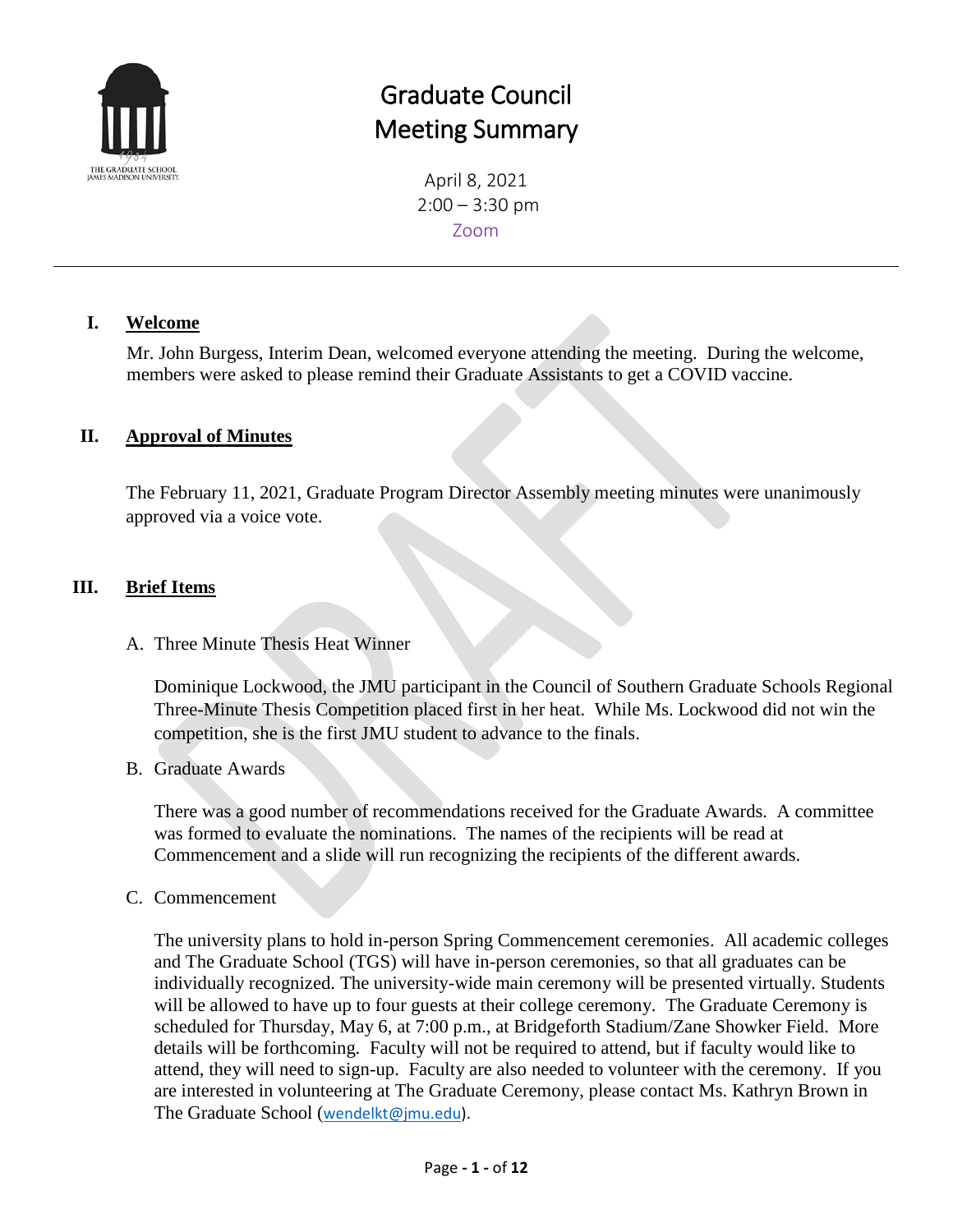#### D. Graduate Showcase

The Showcase will be held asynchronously beginning April 19, 2021. There are approximately 30 submissions. The judging will be held the first week the Showcase is live, and the winners will be announced the week of April 26, 2021.

E. Graduate Student Association (GSA) Recruiting for 2021-22 Leadership Team

Graduate Council members were asked to please help in recruiting new members to the Graduate Student Association for 2021-2022. Students interested in joining the GSA should contact The Graduate School.

TGS, GSA and THRIVE will be holding a promotional event on Wednesday, April 14, in the Graduate Lounge. Pizza, snacks non-perishable food and THRIVE promotional items will be available.

#### F. THRIVE Updates

Ms. Abir Maryam joined The Graduate School, in January, as a Graduate Assistant. She comes to JMU from Beirut, Lebanon. Ms. Maryam is working with THRIVE and is focusing on providing support for international students. She teamed up with ISSS to host several infinity focus groups for international students.

There are eight Graduate Ambassadors who are also helping to conduct the infinity groups. Focus Group meetings have been held for International Students to learn about their needs. One issue on the forefront for international graduate students, is graduate housing. Conversations about affordable graduate student housing have been going on for several years.

Starting in the fall of 2021, housing will be available to graduate students. JMU owns an apartment complex across from the Madison Hotel that has been designed for graduate student housing. The complex has 18 units which are fully furnished, and each unit include utilities, internet and kitchen utensils. Each unit has three bedrooms, with one bedroom having a full bath, one with a half bath, and one bedroom without a private bathroom. Units have a common full bathroom. Monthly rents are prorated based on the private bathrooms, and would be \$450, \$410, and \$360 respectively. Given the limited number of units available, a plan is being developed as to how TGS will handle who gets priority, or eligibility criteria. The logistics of the graduate student housing is still being finalized. TGS is hopeful that all the beds will be filled, which would demonstrate to the university that this is a popular option for graduate students.

THRIVE, in collaboration with TGS, awarded four Advancing Intelligent Minds (AIM) Developmental Grants this year. The purpose of the AIM Grants is to provide funding to assist graduate students in gaining practical experiences or conduct scholarship related to their field of study.

Mr. John Burgess, Ms. Briana Gaines and Dr. David Owusu-Ansah have built a partnership with the Preparing Future Faculty Program (PFFP). At the beginning of next semester, there will be a meeting for the incoming doctoral students, current doctoral students and PFFP members to meet with staff from Libraries, Research and Scholarship and the Center for Faculty Innovation to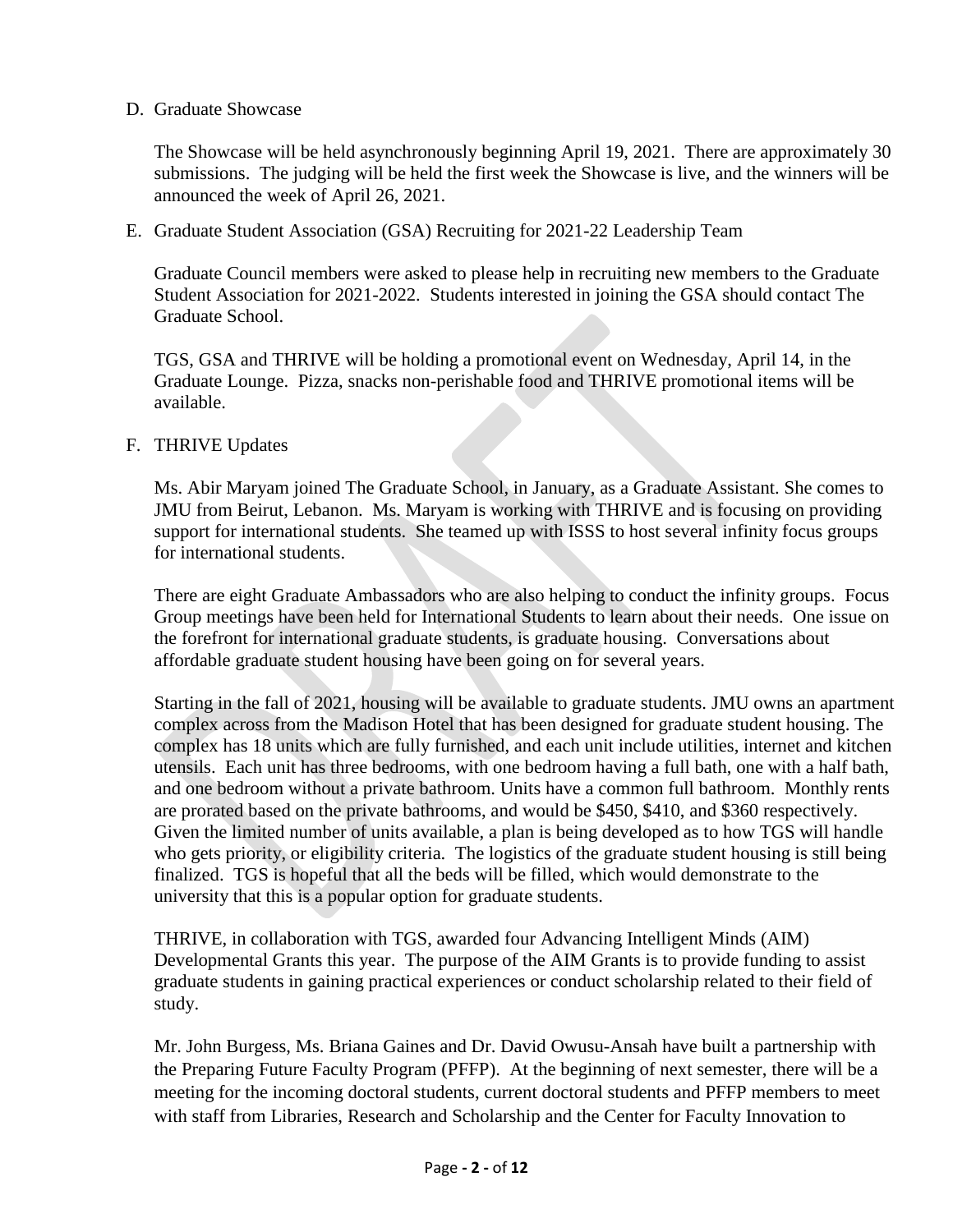discuss resources that are available. Faculty members are needed to serve as mentors this important Diversity, Equity and Inclusion (DEI) initiative.

G. Admission Process

The graduate admission process was reviewed and the first step is that a prospective student submits their application in CollegeNET where the Admissions Team in TGS collects application materials. Programs may contact applicants for additional information or to conduct an interview. While the program may evaluate applicants and enter their recommendations into Admit, they should not communicate decisions to candidates. Program recommendations should be made as soon as possible, so that TGS Admissions staff may take the necessary actions (check documentation, reviews program's admission recommendations, and if applicable the conditions of admission, residency, creates official letter and reviews program letter). TGS then notifies the prospective student of the university decision and only after that, may a program contact an admitted applicant to encourage them to accept their offer.

TGS will collect the applicant's decision and the decision is emailed to the graduate director. TGS will also matriculate the student into the system where the student receives a student identification and may register for classes. The program is responsible for advising the student and is encouraged to communicate regularly with students.

Program Directors were reminded that when entering their recommendations into Admit, that the admissions staff does not work on weekends or holidays. Program recommendations that are entered in the afternoon will not be processed until the next business day. While the TGS Admissions team has been extraordinary in their response time previously, with increased applications to process, please now allow two business days for TGS to review recommendations and generate the admission letters.

Programs must make an admission recommendation for every applicant that applies. Applicants may be admitted for the term requested or a future term. Every applicant should receive a decision. Applications cannot be held to future terms. Once Program Directors make an admission recommendation, they should not make any other changes within Admit.

Other important notes to remember about the graduate admissions process:

- Program Directors who waitlist applications need to go back into Admit to change those who have been waitlisted to either a *deny* or an *admit* once a final decision has been made.
- A program recommendation may be for unconditional admission, but TGS will change this to conditional when we need an applicant to submit final transcripts or other official documentation.
- A program recommendation may be for unconditional admission, a Program Director may recommend someone unconditionally but TGS may need to make them conditional based on needing official transcripts with degree conferral or other documentation.
- If an applicant withdraws, before/after the decision has been made the applicant or program director should email TGS, so that Admissions can make the necessary adjustment to the applicant's record.

Discussion ensued. An informational email will be sent following today's meeting outlining the process.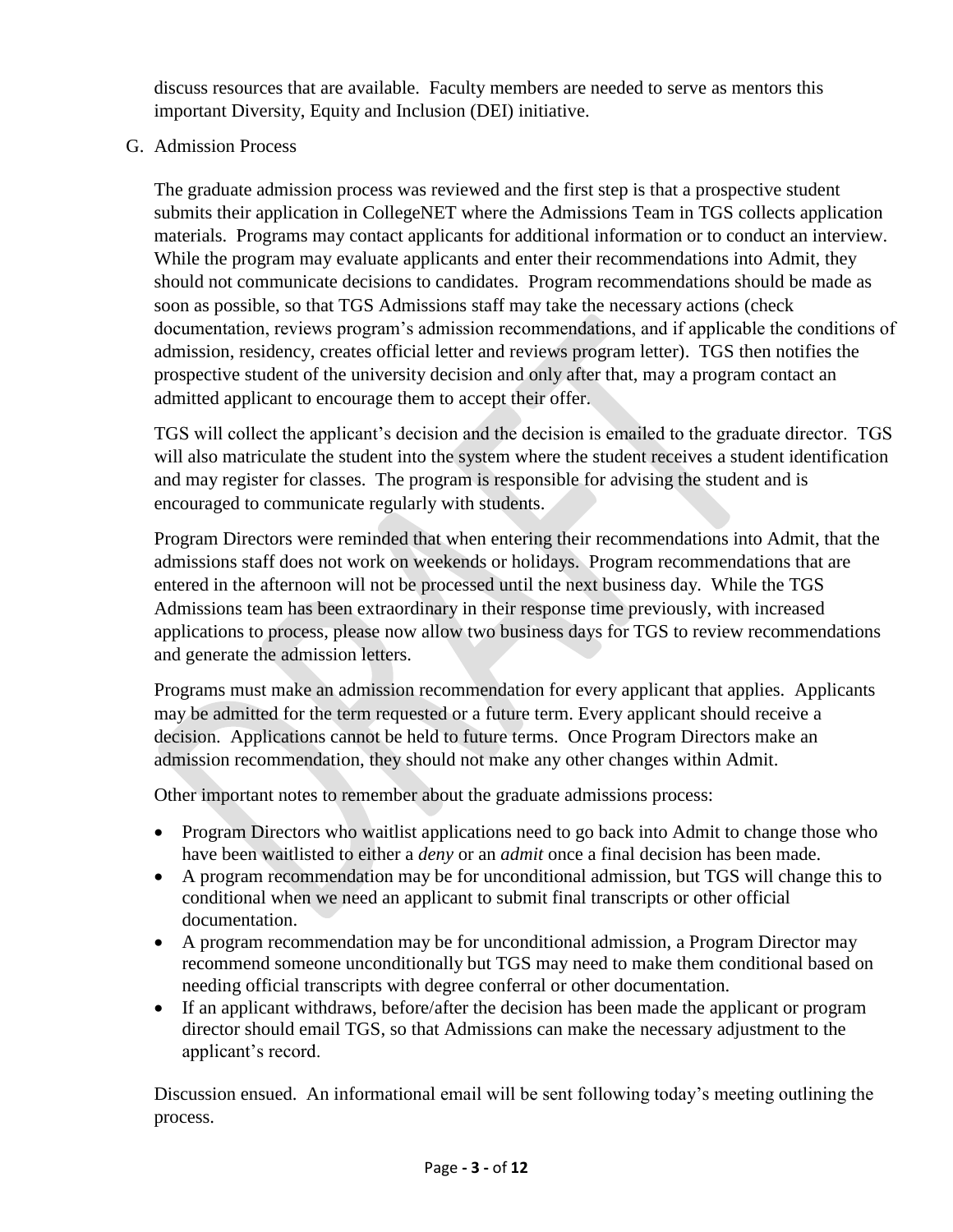#### **IV. Discussion Items**

#### A. Policies

1. Incomplete Grades

The use of "I" as a grade indicates incomplete work. After a certain period of time, if the course work is not completed, the "I" changes to an F. However, the change does not automatically happen. Often the "I" is left hanging. The policy change recommends that the course in which a student received a grade of "I" must be completed by the end of the next regular semester or the grade is reported permanently as "WF" (withdrawal failing). The use of "WF" would clean up the "I" which doesn't automatically change.

The incomplete grade policy will now read that "an extension will be granted upon the request of the faculty member for no more than one academic year."

Discussion ensued.

The Graduate Council members were in favor of the *Incomplete Grades* policy and unanimously approved the policy.

2. Leave from Study/Continuous Enrollment

The policy has been revised to limit a student from enrolling in GRAD 597 as their first class and to limit enrollment in GRAD 597 for a maximum of two consecutive (including summer) semesters. GRAD 597 is really for students who genuinely started their programs and need to take a leave. It was never intended to be used as an alternative to deferring a student's first semester. Instead of allowing students to start their program with GRAD 597, they should defer admission up to one year. Students will also now need permission from The Graduate School to enroll in GRAD 597.

A suggestion was made to link the deferral policy within this policy, and members supported this suggestion.

Members were in favor of the changes made to the *Leave from Study/Continuous Enrollment* policy with an insertion of the deferral link and this was unanimously approved.

3. Policy Review Timeline

To maintain policy relevance, policies will be substantively reviewed by the Graduate Council Executive Committee every five years. The next policy review will occur during the 2024-25 academic year.

Members were in favor of the *Policy Review Timeline* as written and unanimously approved.

4. Graduate Application Deadlines and Admission Deferrals.

If a student applies for a specific term, a program needs to make a decision (admit, conditionally admit, provisionally admit, admit for a future term, deny admission, etc.) in a timely manner. Program Directors cannot defer their decision until a future term, when a student applies for admission for a specific term.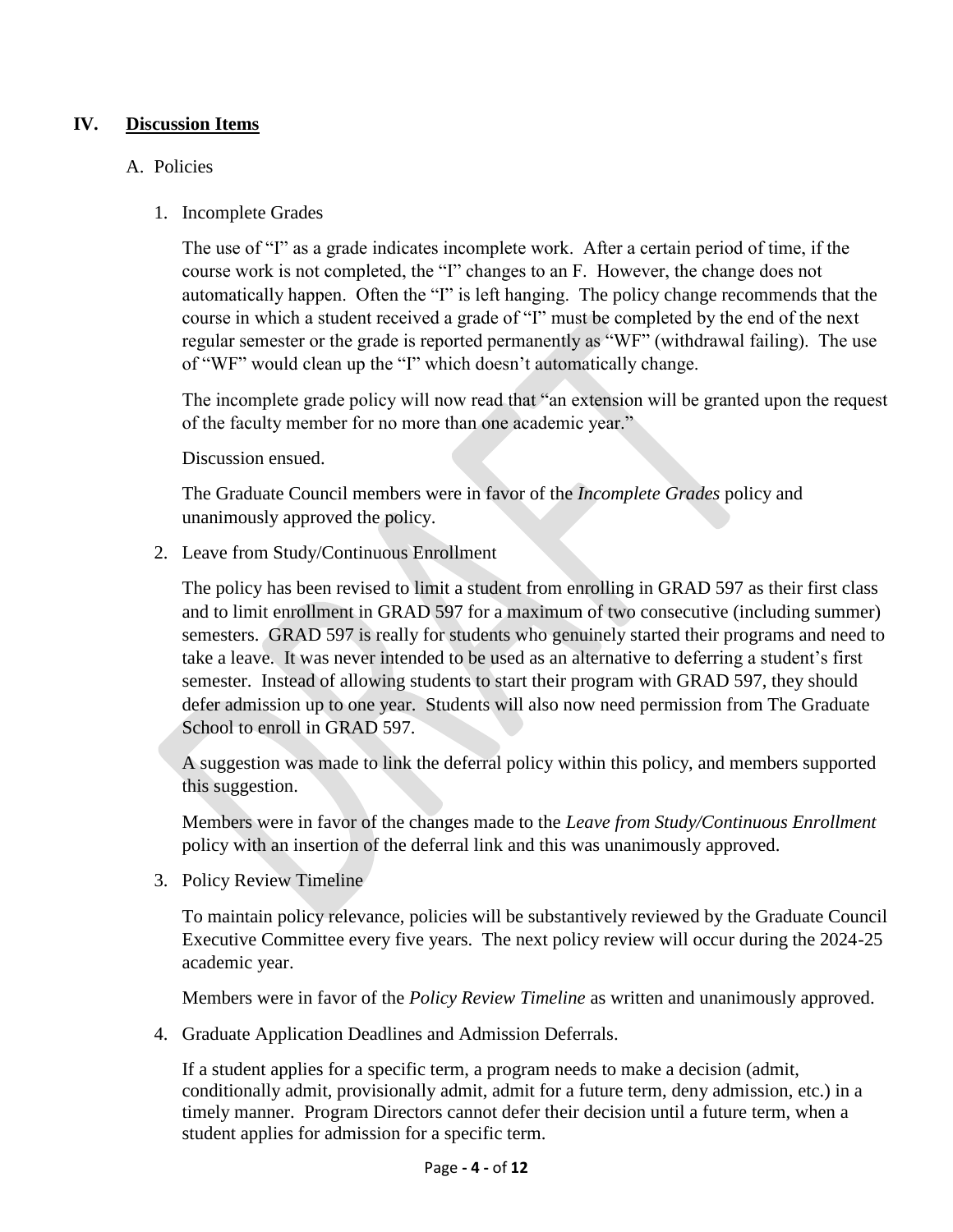Currently, programs vary with respect to whether they have application deadlines, preferred dates for applications, or rolling admission. TGS wants all applicants who submit an application, and pay an application fee, to receive a decision. But if students apply just before or after a semester begins, it is unlikely that all steps can be completed to allow them to enroll that semester. Given this, the *Graduate Application Deadlines and Admission Deferrals* policy was created that outlines that programs may have application deadlines, a preferred date for receipt of applications, or rolling admission.

Discussion ensued.

Members were in favor of the *Graduate Application Deadlines and Admission Deferrals* as written and unanimously approved.

B. Appointments for 2021-2022

Prior to today's meeting, two attached spreadsheets were shared with Graduate Council members to review related to the selection process of both the Graduate Council Executive Committee and the Graduate Council Curriculum Committee. In April each year, the Graduate Council is expected to choose individuals who will serve on the following year's Graduate Council Executive Committee and Graduate Council Curriculum Committee.

1. Graduate Council

Academic Unit Heads recently received an email regarding the formation of the 2021-2022 Graduate Council (GC) membership. The By-laws stipulate that membership shall include a representative from each academic unit that currently offers one or more graduate programs or certificates. There are no term limits and Graduate Council members assume their responsibilities on the first day of the Fall semester. Please see By-laws guidelines below:

"Faculty who serve as Graduate Council Members are selected by Academic Units from among the Graduate Faculty of their Academic Units. Representatives are selected annually and serve starting on the first day of classes during the fall semester. Academic Units establish their own representative-selection procedures and are encouraged to develop an agreed-upon written protocol for selection. Academic Unit Heads will inform the Graduate Council Secretary of the individual who will represent their unit the following academic year by the last day of the prior spring semester (see page 2)."

Academic Unit Heads were asked to forward their representatives name by Monday, April 19, 2021, via email to [gradcouncil@jmu.edu.](mailto:gradcouncil@jmu.edu)

2. Graduate Council Executive Committee

Membership of the Executive Committee consists of the Interim Dean of The Graduate School, who serves as chair, the Associate Dean, who serves as co-chair and one graduate faculty member representing each college. Members of the committee may be called on, in between full Council meetings and during the summer months, to provide advice to the Interim Dean and to aid in urgent decision-making when the full Graduate Council cannot be gathered. The Interim Dean and Associate Dean of The Graduate School serve as ex-officio, non-voting members.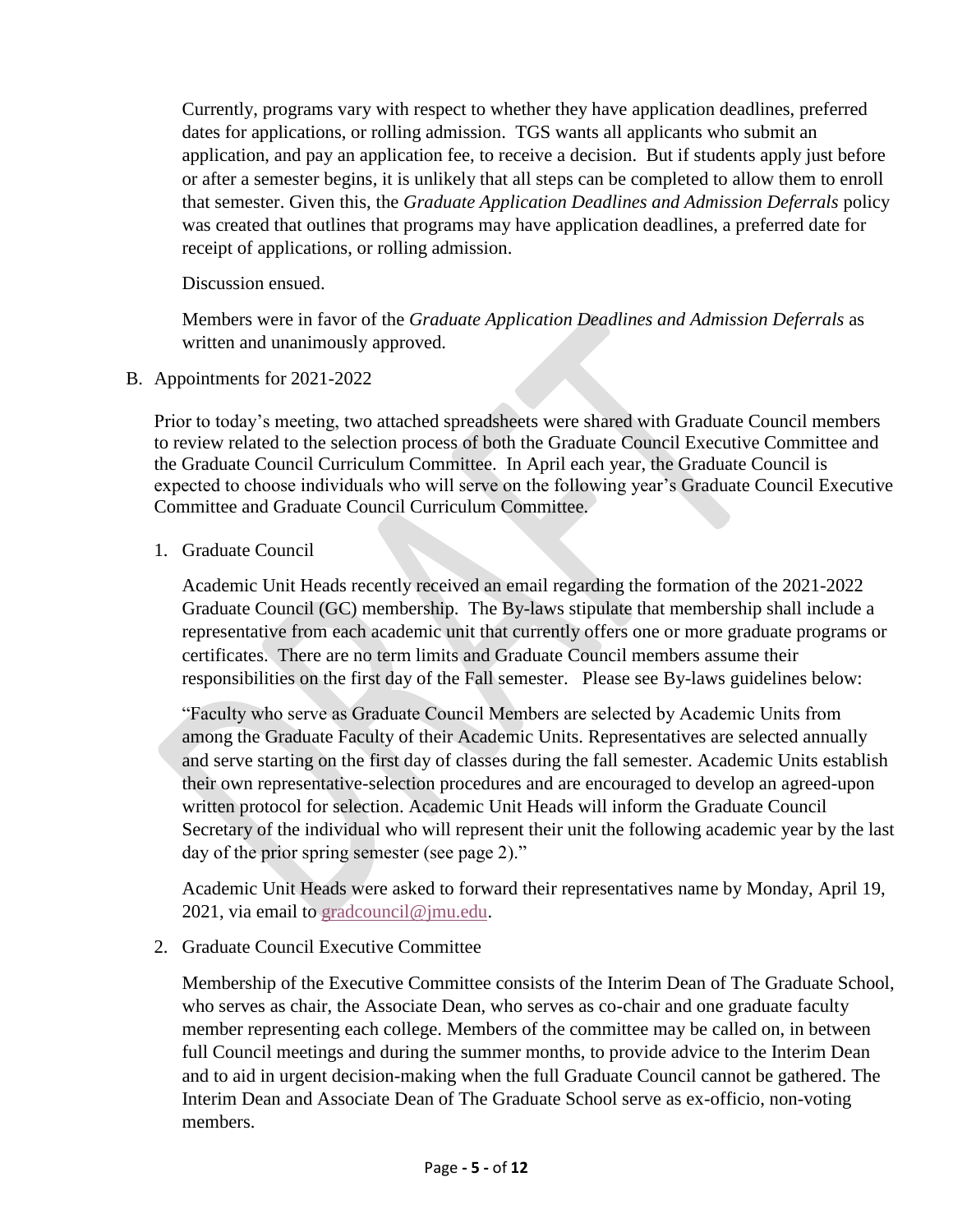For the Executive Committee, the Graduate Council must choose one representative for each college from among the members of next year's Graduate Council. During the college's breakout sessions the following members were appointed to the 2021-2022 Graduate Council Executive Committee:

College of Business – Dr. Matt Rutherford College of Arts and Letters – Dr. Jen Almjeld College of Education – Dr. Angela Webb and the alternate being Dr. Stephanie Wasta.

The other colleges opted to take the discussion back to their college and forward the name of their representative to serve on the Graduate Council Executive Committee.

#### 3. Graduate Council Curriculum Committee

The Curriculum Committee is responsible for making all curriculum decisions on behalf of the Graduate Council. This committee is composed of one graduate faculty member representing each college, one at-large graduate faculty member representing all doctoral programs and one at-large graduate faculty member representing all master's programs. Curriculum Committee members can, but are not required to be members of the Graduate Council.

For the Graduate Council Curriculum Committee, the Graduate Council must choose one representative for each college from among the Graduate Faculty of each college. Members do not have to be Graduate Council members or Program Directors, but these individuals are eligible for this committee. In addition, the Graduate Council must choose one at-large graduate faculty member to represent all master's programs and another who will represent all doctoral programs.

During the college's break-out sessions the following member was appointed to the 2021-2022 Graduate Council Curriculum Committee:

College of Arts and Letters – Dr. Corey Hickerson and the alternate being Dr. Jen Almjeld

The other colleges opted to take the discussion back to their college and forward the name of their representative to serve on the Graduate Council Curriculum Committee.

#### **V. Announcements**

#### A. Graduate Zoom Retreat, is scheduled for May 14, 9:00 a.m. to 12:00 p.m.

Mr. John Burgess and Dr. Linda Thomas have been having conversations about the Graduate Zoom Retreat scheduled for May 14. Please watch your emails for information about the retreat.

#### **IIV. Conclusion**

Interim Dean Burgess thanked members for their participation in the meeting. With no further business, the Graduate Council Meeting ended at 3:29 p.m.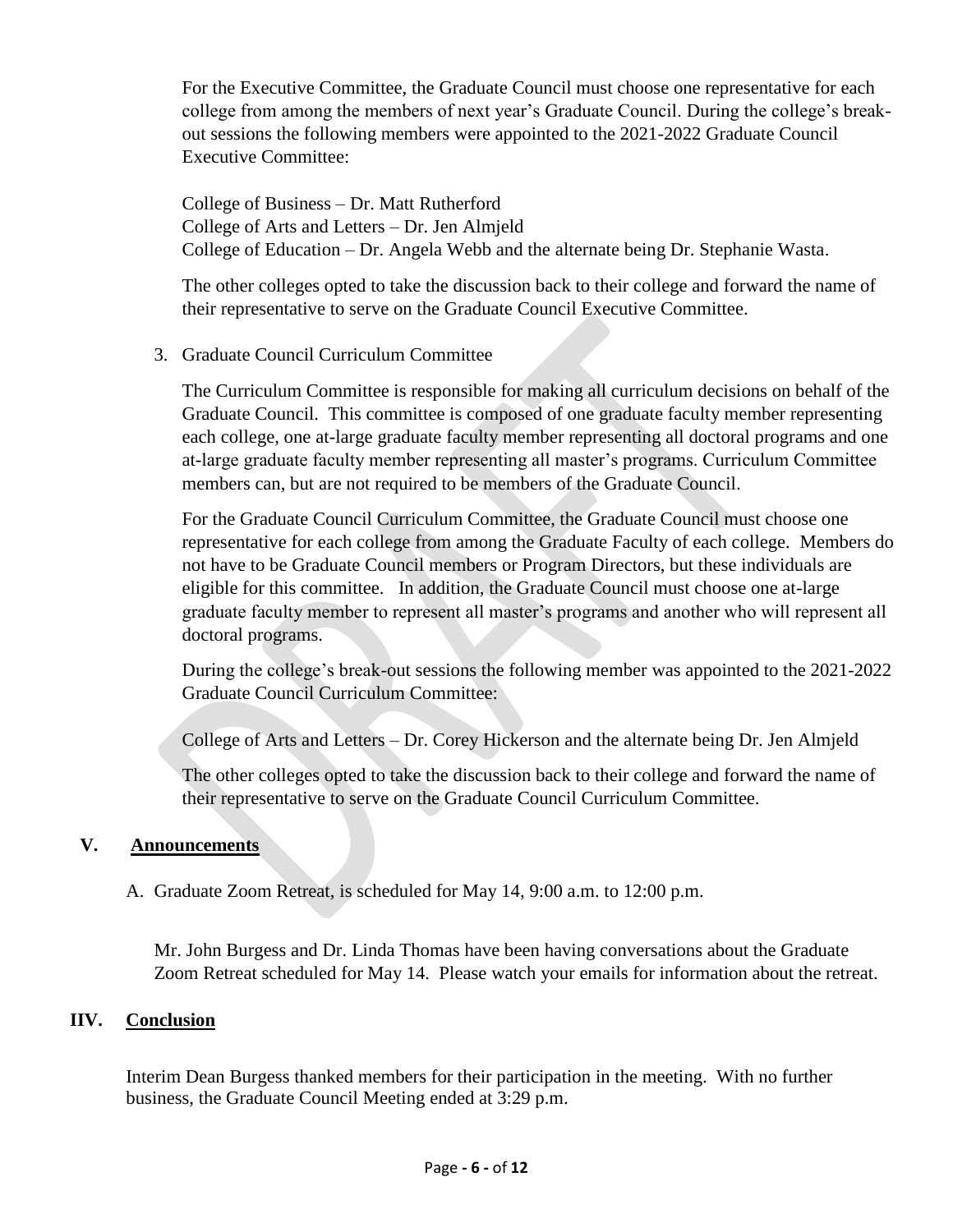

## Graduate Council Voting Members

## Sign-in Sheet

April 8, 2021 2:00 - 3:30 pm Zoom

| Last Name       | <b>First Name</b> | <b>Academic Unit</b>                                   | Joined Zoom Meeting |
|-----------------|-------------------|--------------------------------------------------------|---------------------|
| Almjeld         | Jennifer          | Writing, Rhetoric, & Technical<br>Communication (WRTC) | Yes                 |
| <b>Bandalos</b> | Deborah           | Psychology - Graduate                                  | Yes                 |
| Carr            | Ben and Julie     | Hart School                                            | Yes.                |
| Coates          | Tabitha           | Learning, Technology, &<br>Leadership Education        | Yes                 |
| Dabback         | William           | Music                                                  | Yes                 |
| Dorne           | Rachelle          | Occupational Therapy                                   | Yes                 |
| Dyche           | Jeff              | Psychology - Undergraduate                             | Yes                 |
| Hefner          | <b>Brooks</b>     | English                                                | Yes                 |
| Heydari         | Hossain           | Computer Science                                       | YES                 |
| Hickerson       | Corey             | Communication & Advocacy                               | yes                 |
| Knopp           | Andrea            | <b>Nursing</b>                                         | Yes                 |
| Mayhew          | Fred              | <b>Political Science</b>                               |                     |
| McCartney       | Holly             | Early, Elementary & Reading<br>Education               |                     |
| <b>Nichols</b>  | Nancy             | Accounting                                             | Yes                 |
| Nye             | Susan             | Kinesiology                                            |                     |
| Rout            | Ayasakanta        | Communication Sciences &<br>Disorders (CSD)            |                     |
| Rutherford      | Matthew           | <b>Business Administration</b>                         | Yes                 |
| Sloan           | Margaret          | School of Leadership                                   | Yes                 |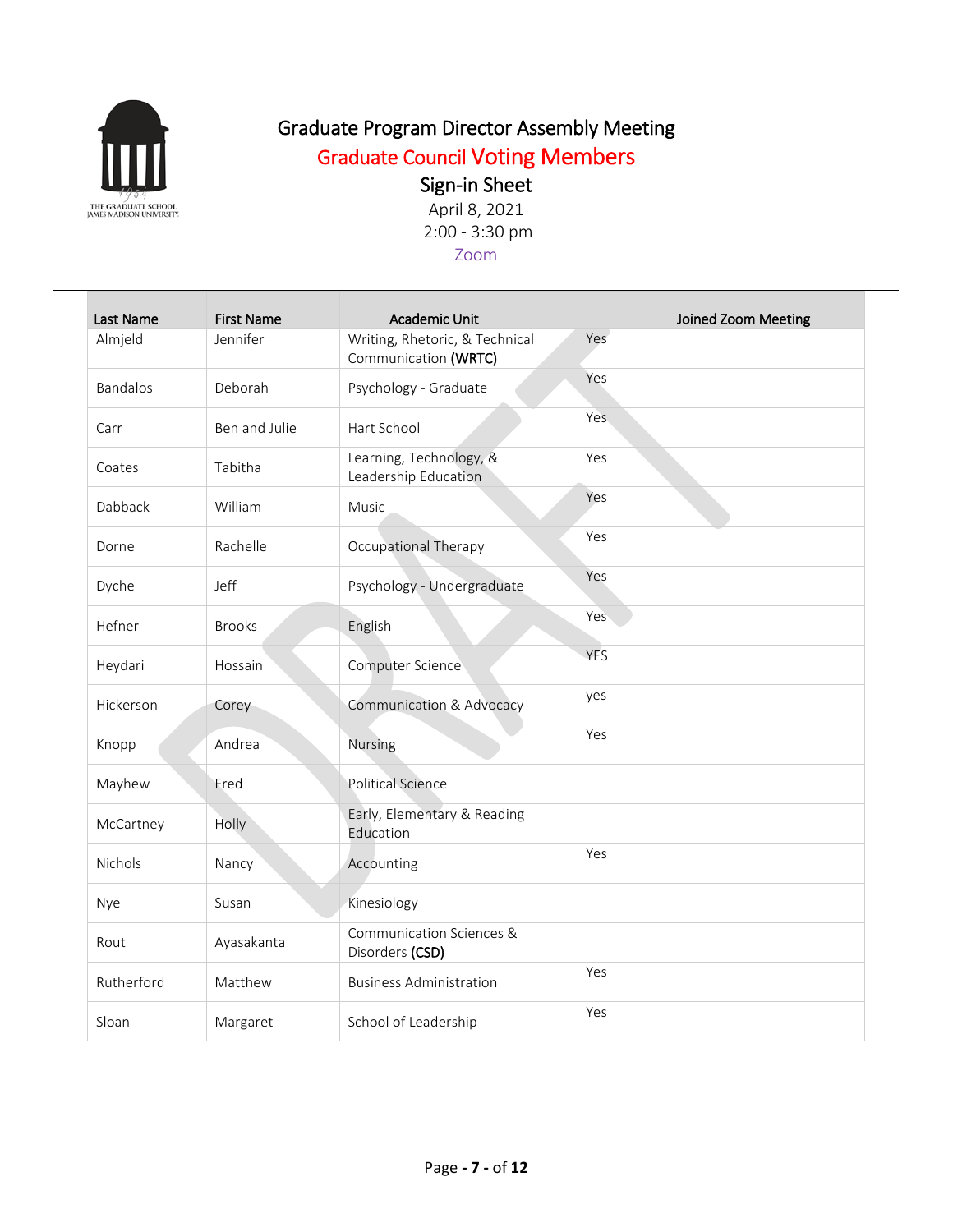

## Graduate Council Voting Members

### Sign-in Sheet

April 8, 2021 2:00 - 3:30 pm Zoom

| Stevens    | Alexis         | Mathematics                                           | <b>YES</b> |
|------------|----------------|-------------------------------------------------------|------------|
| Van Norman | William (Bill) | History                                               | Yes        |
| Wasta      | Stephanie      | Educational Foundations &<br>Exceptionalities         | yes        |
| Webb       | Angela         | Middle, Secondary and<br><b>Mathematics Education</b> | Yes        |
| Wightman   | Bill           | School of Art & Design History                        | Yes        |
| Wunderlich | Roshna         | <b>Biology</b>                                        |            |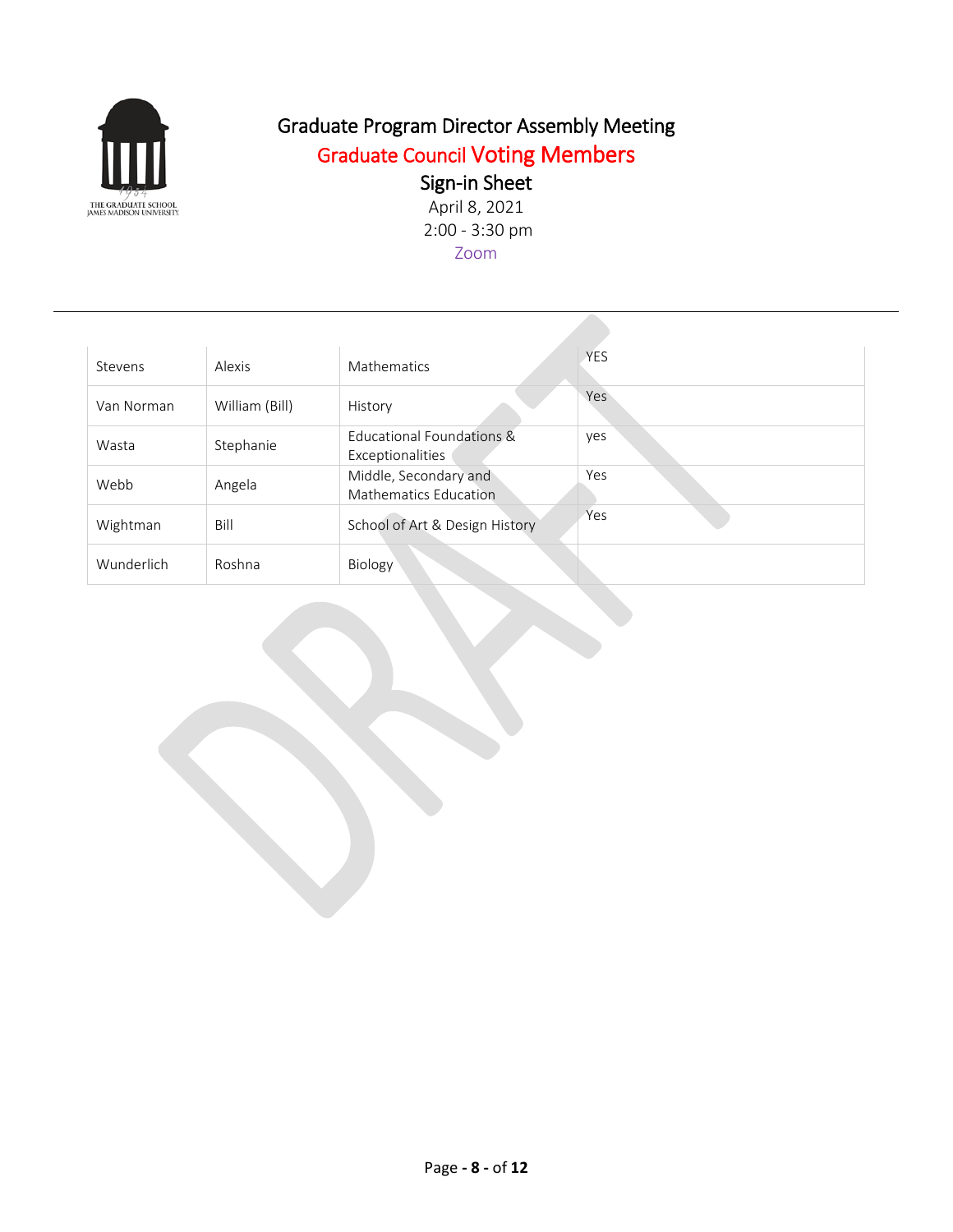

Graduate Council Guests

Sign-in Sheet

April 8, 2021 2:00 - 3:30 pm Zoom

| The Graduate School Representatives<br><b>Non-Voting Members</b> |                                                                  |                     |  |
|------------------------------------------------------------------|------------------------------------------------------------------|---------------------|--|
| <b>Full Name</b>                                                 | Title                                                            | Joined Zoom Meeting |  |
| John Burgess                                                     | Interim Dean                                                     | Yes                 |  |
| Michael Stoloff                                                  | Associate Dean, Admissions and Recruitment                       | Yes                 |  |
| Laura Ryman                                                      | Interim Assistant Dean and Director of Graduate Student Services | Yes                 |  |

| <b>Guests</b>     |                   |                                                             |                     |
|-------------------|-------------------|-------------------------------------------------------------|---------------------|
| Last Name         | <b>First Name</b> | <b>Academic Unit</b>                                        | Joined Zoom Meeting |
| Anderson          | Robin             | Graduate Psychology                                         | Yes                 |
| Apple             | Kevin             | Associate Dean, College of Sciences &<br><b>Mathematics</b> | Yes                 |
| Arndt             | Chris             | Dean's Office, College of Arts and Letters                  | Yes                 |
| Bell              | Pamela            | Dean's Office, The Graduate School                          |                     |
| Bourne            | Mary Lou          | Research and Scholarship                                    |                     |
| Davis             | Marcus            | Dean's Office, College of Science & Mathematics             |                     |
| <b>Doss</b>       | Cheryl            | Dean's Office, The Graduate School                          | Yes                 |
| Escalona Berbetty | <b>Boris</b>      | Dean's Office, The Graduate School                          |                     |
| Gaines            | <b>Briana</b>     | Coordinator, THRIVE, Dean's Office, The Graduate<br>School  |                     |
| Gallagher         | Scott             | Associate Dean, College of Business                         | yes                 |
| Gully             | Sarah             | Graduate Student Association, Vice President                |                     |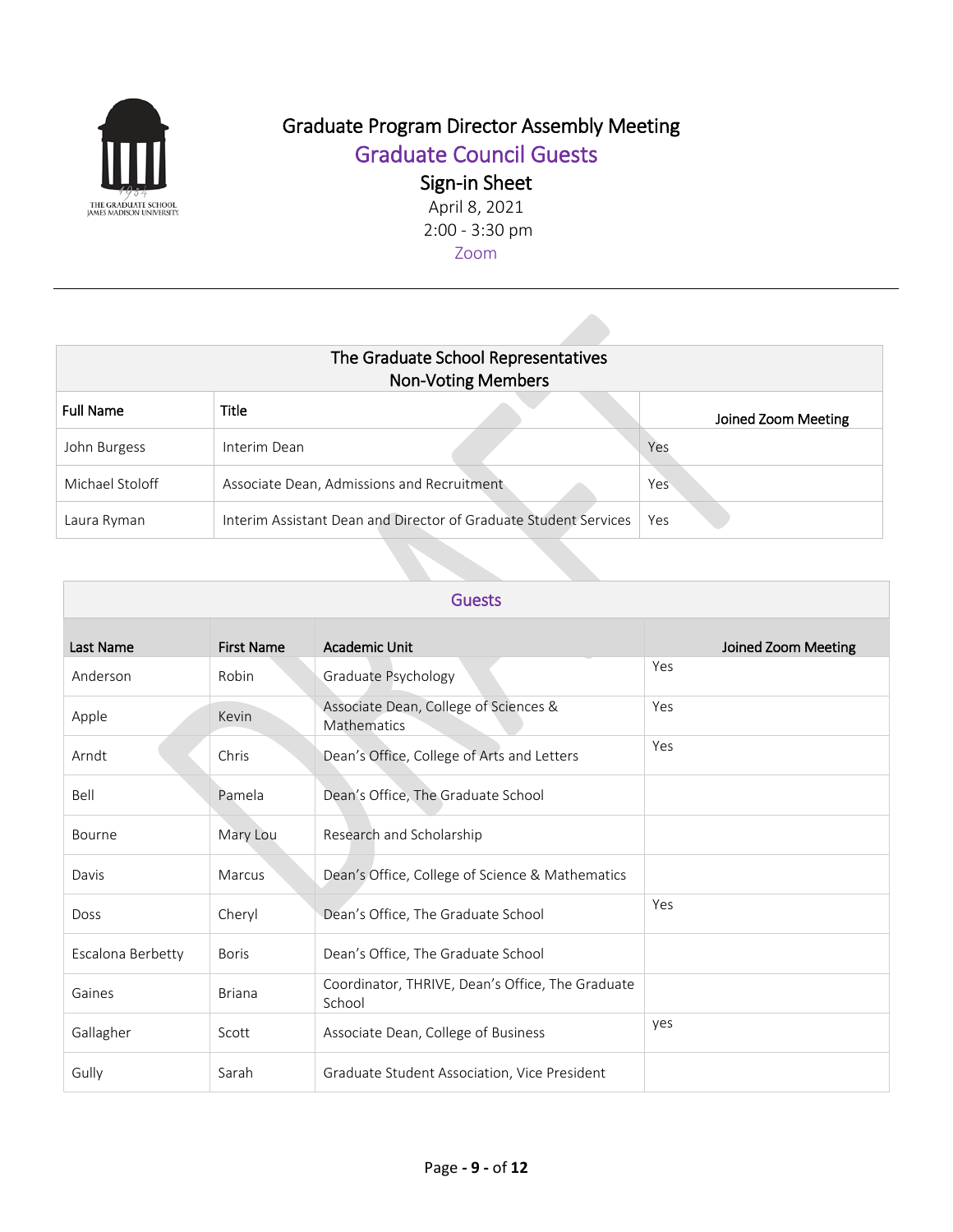

## Graduate Council Guests

Sign-in Sheet

April 8, 2021 2:00 - 3:30 pm

### Zoom

| Last Name   | <b>First Name</b> | Academic Unit                                                   | Joined Zoom Meeting |
|-------------|-------------------|-----------------------------------------------------------------|---------------------|
| Holloway    | Steven            | Libraries & Educational Technologies                            | Yes                 |
| Kielty      | Michelle          | School Counseling Program                                       |                     |
| Klein       | Michael           | Associate Professor, WRTC                                       |                     |
| MacDonald   | Sarah             | Dean's Office, Professional & Continuing<br>Education           | Yes                 |
| Maxwell     | Paula             | Dean's Office, College of Health & Behavioral<br><b>Studies</b> |                     |
| Michael     | Lynette           | Dean's Office, The Graduate School                              | Yes                 |
| Miller      | Yvonne            | Dean's Office, The Graduate School                              | Yes                 |
| Shackelford | Kristi            | Office of Vice Provost for Academic Development                 |                     |
| Stevens     | Wren              | Interim Associate Dean, College of Visual &<br>Performing Arts  | Yes                 |
| Tang        | Jeff              | Dean's Office, College of Integrated Science and<br>Engineering |                     |
| Wang        | Felix             | Center for Global Engagement, International<br>Programs         |                     |
| Way         | Henry             | Interim Associate Dean, CISE, ISAT                              |                     |
| Zugelder    | Bryan             | Associate Dean, College of Education                            |                     |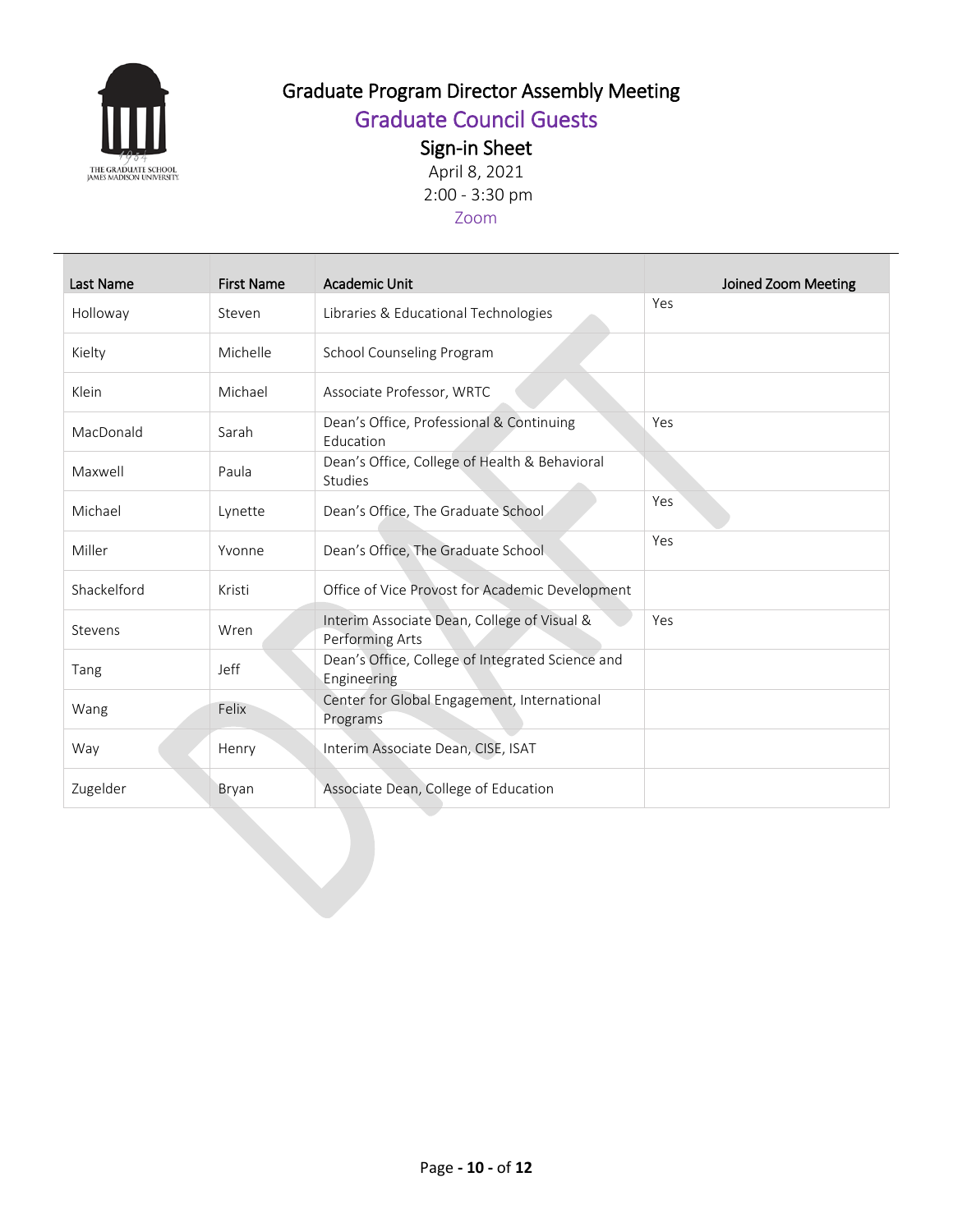

### Graduate Program Director Assembly Meeting Graduate Council Program Director Assembly Members

Sign-in Sheet April 8, 2021 2:00 - 3:30 pm Zoom

| <b>Program Directors</b> |                   |                                                                                                        |                     |
|--------------------------|-------------------|--------------------------------------------------------------------------------------------------------|---------------------|
| Last Name                | <b>First Name</b> | Academic Unit                                                                                          | Joined Zoom Meeting |
| Blake                    | Charles           | Program Director, Political Science-<br>European Union Policy Studies                                  |                     |
| <b>Brown</b>             | Kathryn           | Dean's Office, The Graduate School                                                                     |                     |
| Collins                  | Roger             | Program Director, Educational Leadership                                                               |                     |
| Diop                     | Corinne           | Program Director, Art History, Studio Art<br>(MA and MFA)                                              |                     |
| Dredger                  | Katie             | Program Director, Middle Education & 5th<br>year Middle Education MAT                                  |                     |
| DePaolis                 | Rory              | Program Director, Communication<br>Sciences & Disorders                                                |                     |
| Evans                    | Amanda            | Program Director, Clinical Mental Health<br>Counseling                                                 |                     |
| Frye                     | Jamie             | Program Director, Athletic Training                                                                    |                     |
| Gilligan                 | Tammy             | Program Director, School Psychology                                                                    |                     |
| Luden                    | <b>Nick</b>       | Program Director, Kinesiology-Exercise<br>Physiology and Kinesiology-Physical and<br>Health Education. | Yes                 |
| Weniger                  | Gerald            | Physician's Assistant Studies                                                                          |                     |